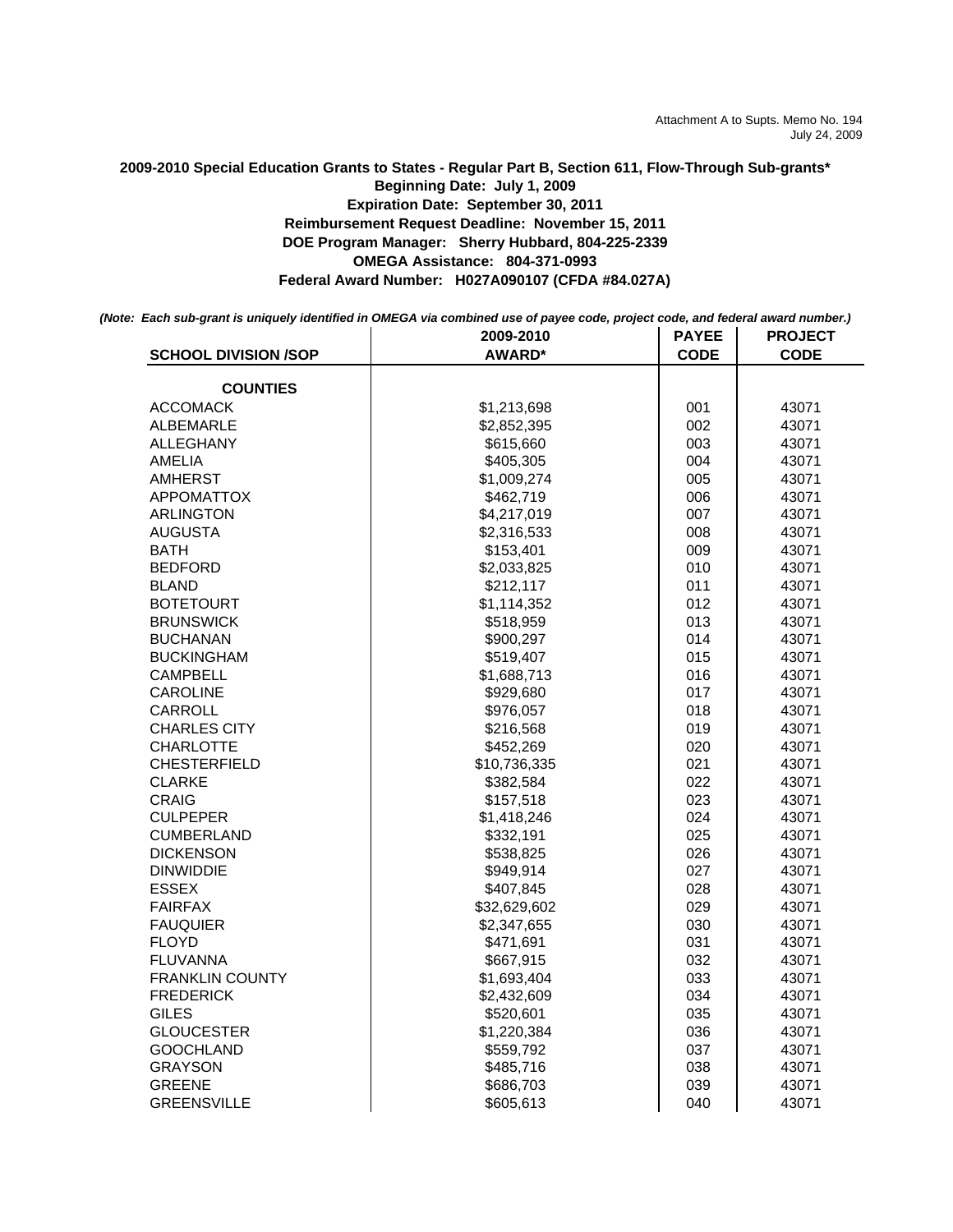| <b>HALIFAX</b>         | \$1,558,959  | 041 | 43071 |
|------------------------|--------------|-----|-------|
| <b>HANOVER</b>         | \$3,246,157  | 042 | 43071 |
| <b>HENRICO</b>         | \$9,298,922  | 043 | 43071 |
| <b>HENRY</b>           | \$2,047,902  | 044 | 43071 |
| <b>HIGHLAND</b>        | \$67,669     | 045 | 43071 |
| <b>ISLE OF WIGHT</b>   | \$1,110,993  | 046 | 43071 |
| <b>KING GEORGE</b>     | \$784,389    | 048 | 43071 |
| <b>KING QUEEN</b>      | \$244,378    | 049 | 43071 |
| <b>KING WILLIAM</b>    | \$471,241    | 050 | 43071 |
| <b>LANCASTER</b>       | \$298,507    | 051 | 43071 |
| <b>LEE</b>             | \$875,517    | 052 | 43071 |
| <b>LOUDOUN</b>         | \$8,910,693  | 053 | 43071 |
| <b>LOUISA</b>          | \$949,895    | 054 | 43071 |
| <b>LUNENBURG</b>       | \$430,245    | 055 | 43071 |
| <b>MADISON</b>         | \$416,399    | 056 | 43071 |
| <b>MATHEWS</b>         | \$277,300    | 057 | 43071 |
| <b>MECKLENBURG</b>     | \$1,002,238  | 058 | 43071 |
| <b>MIDDLESEX</b>       | \$295,687    | 059 | 43071 |
| <b>MONTGOMERY</b>      | \$2,160,590  | 060 | 43071 |
| <b>NELSON</b>          | \$479,228    | 062 | 43071 |
| <b>NEW KENT</b>        | \$596,387    | 063 | 43071 |
| <b>NORTHAMPTON</b>     | \$426,621    | 065 | 43071 |
| NORTHUMBERLAND         | \$310,591    | 066 | 43071 |
| <b>NOTTOWAY</b>        | \$604,191    | 067 | 43071 |
| <b>ORANGE</b>          | \$966,484    | 068 | 43071 |
| <b>PAGE</b>            | \$678,721    | 069 | 43071 |
| <b>PATRICK</b>         | \$595,770    | 070 | 43071 |
| PITTSYLVANIA           | \$1,893,880  | 071 | 43071 |
| <b>POWHATAN</b>        | \$813,181    | 072 | 43071 |
| PRINCE EDWARD          | \$687,345    | 073 | 43071 |
| PRINCE GEORGE          | \$1,107,789  | 074 | 43071 |
| PRINCE WILLIAM         | \$12,828,390 | 075 | 43071 |
| <b>PULASKI</b>         | \$1,061,303  | 077 | 43071 |
| <b>RAPPAHANNOCK</b>    | \$227,704    | 078 | 43071 |
| <b>RICHMOND COUNTY</b> | \$225,959    | 079 | 43071 |
| ROANOKE COUNTY         | \$3,307,325  | 080 | 43071 |
| <b>ROCKBRIDGE</b>      | \$665,364    | 081 | 43071 |
| <b>ROCKINGHAM</b>      | \$2,398,272  | 082 | 43071 |
| <b>RUSSELL</b>         | \$897,236    | 083 | 43071 |
| <b>SCOTT</b>           | \$856,921    | 084 | 43071 |
| <b>SHENANDOAH</b>      | \$1,176,426  | 085 | 43071 |
| <b>SMYTH</b>           | \$1,095,947  | 086 | 43071 |
| <b>SOUTHAMPTON</b>     | \$605,504    | 087 | 43071 |
| SPOTSYLVANIA           | \$4,467,226  | 088 | 43071 |
| <b>STAFFORD</b>        | \$4,205,848  | 089 | 43071 |
| <b>SURRY</b>           | \$240,109    | 090 | 43071 |
| <b>SUSSEX</b>          | \$307,407    | 091 | 43071 |
| <b>TAZEWELL</b>        | \$1,420,288  | 092 | 43071 |
| <b>WARREN</b>          | \$1,085,261  | 093 | 43071 |
| <b>WASHINGTON</b>      | \$1,468,981  | 094 | 43071 |
| WESTMORELAND           | \$336,993    | 095 | 43071 |
| <b>WISE</b>            | \$1,463,649  | 096 | 43071 |
| <b>WYTHE</b>           | \$877,772    | 097 | 43071 |
| <b>YORK</b>            | \$2,163,256  | 098 | 43071 |
| <b>CITIES</b>          |              |     |       |
| ALEXANDRIA             | \$2,554,038  | 101 | 43071 |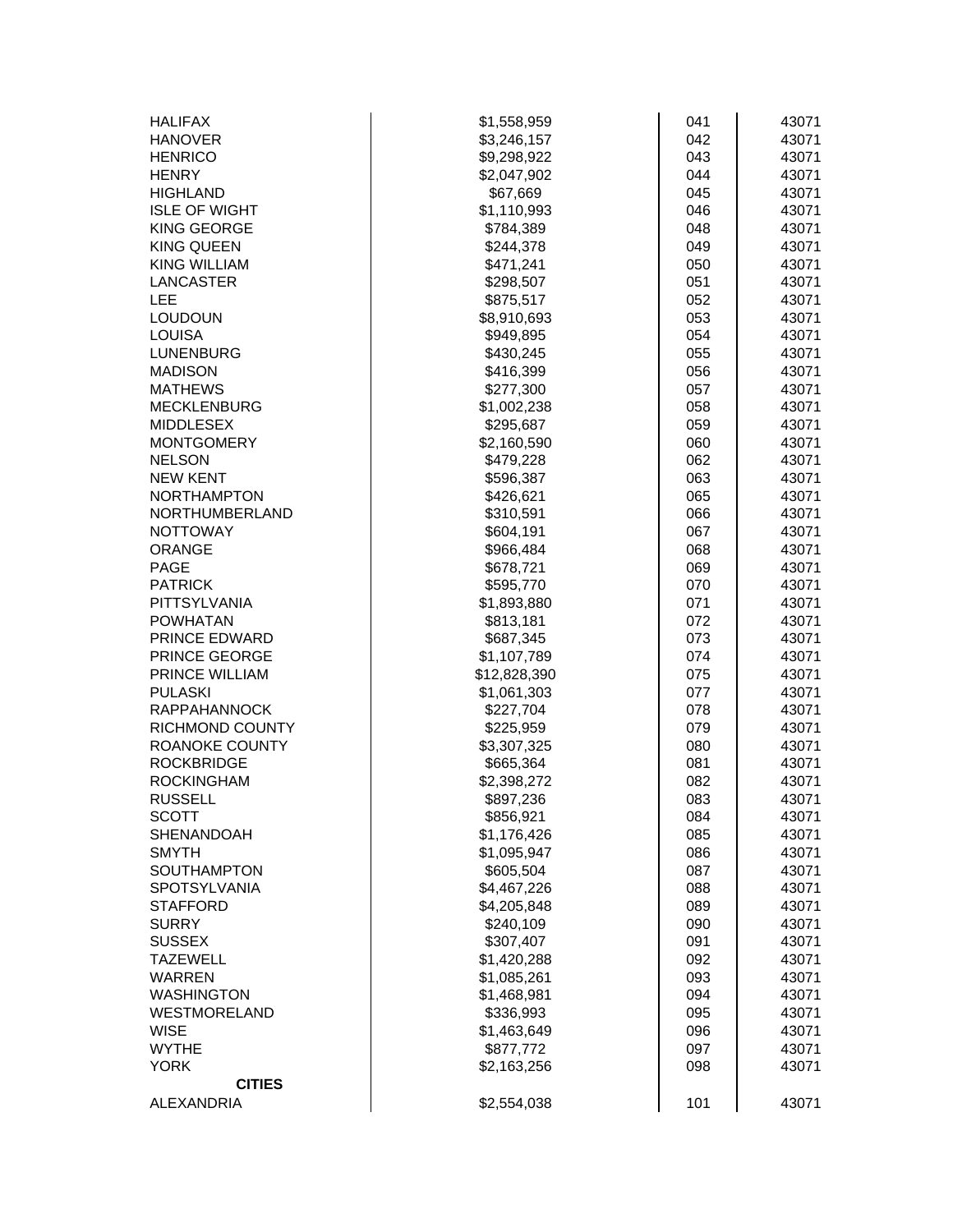| <b>BRISTOL</b>                  | \$572,586    | 102 | 43071 |
|---------------------------------|--------------|-----|-------|
| <b>BUENA VISTA</b>              | \$216,172    | 103 | 43071 |
| <b>CHARLOTTESVILLE</b>          | \$1,050,086  | 104 | 43071 |
| <b>CHESAPEAKE</b>               | \$8,223,155  | 136 | 43071 |
| <b>COLONIAL HEIGHTS</b>         | \$580,249    | 106 | 43071 |
| <b>COVINGTON</b>                | \$196,626    | 107 | 43071 |
| <b>DANVILLE</b>                 | \$1,531,509  | 108 | 43071 |
| <b>FALLS CHURCH</b>             | \$409,897    | 109 | 43071 |
| <b>FRANKLIN CITY</b>            | \$346,405    | 135 | 43071 |
| <b>FREDERICKSBURG</b>           | \$567,920    | 110 | 43071 |
| <b>GALAX</b>                    | \$244,068    | 111 | 43071 |
| <b>HAMPTON</b>                  | \$4,458,309  | 112 | 43071 |
| <b>HARRISONBURG</b>             | \$995,233    | 113 | 43071 |
| <b>HOPEWELL</b>                 | \$875,266    | 114 | 43071 |
| <b>LEXINGTON</b>                | \$113,515    | 137 | 43071 |
| <b>LYNCHBURG</b>                | \$2,166,383  | 115 | 43071 |
| <b>MANASSAS</b>                 | \$1,300,213  | 143 | 43071 |
| <b>MANASSAS PARK</b>            | \$473,643    | 144 | 43071 |
| <b>MARTINSVILLE</b>             | \$651,738    | 116 | 43071 |
| <b>NEWPORT NEWS</b>             | \$6,735,878  | 117 | 43071 |
| <b>NORFOLK</b>                  | \$7,432,209  | 118 | 43071 |
| <b>NORTON</b>                   | \$181,249    | 119 | 43071 |
| <b>PETERSBURG</b>               | \$1,129,343  | 120 | 43071 |
| <b>POQUOSON</b>                 | \$393,396    | 142 | 43071 |
| <b>PORTSMOUTH</b>               | \$3,564,939  | 121 | 43071 |
| <b>RADFORD</b>                  | \$317,660    | 122 | 43071 |
| <b>RICHMOND CITY</b>            | \$6,249,859  | 123 | 43071 |
| ROANOKE CITY                    | \$3,250,021  | 124 | 43071 |
| <b>SALEM</b>                    | \$733,862    | 139 | 43071 |
| <b>STAUNTON</b>                 | \$650,990    | 126 | 43071 |
| <b>SUFFOLK</b>                  | \$2,933,705  | 127 | 43071 |
| <b>VIRGINIA BEACH</b>           | \$15,369,349 | 128 | 43071 |
| <b>WAYNESBORO</b>               | \$632,392    | 130 | 43071 |
| <b>WILLIAMSBURG/JAMES CITY</b>  | \$1,874,617  | 131 | 43071 |
| <b>WINCHESTER</b>               | \$894,475    | 132 | 43071 |
| <b>TOWNS</b>                    |              |     |       |
| <b>WEST POINT</b>               | \$141,141    | 207 | 43071 |
| <b>COLONIAL BEACH</b>           | \$112,056    | 202 | 43071 |
| <b>SOPs</b>                     |              |     |       |
| <b>KINGS DAUGHTERS</b>          | \$314        | 564 | 43071 |
| <b>MCV</b>                      | \$6,882      | 123 | 43075 |
| (Richmond City as fiscal agent) |              |     |       |
| <b>UVA</b>                      | \$2,391      | 879 | 43071 |
| DEPT. CORRECTIONAL ED.          | \$347,707    | 900 | 43071 |
| <b>CENTRAL STATE</b>            | \$3,116      | 920 | 43071 |
| <b>EASTERN STATE</b>            | \$2,078      | 131 | 43075 |
| (Williamsburg as fiscal agent)  |              |     |       |
| SW VA MENTAL HEALTH INST.       | \$5,194      | 086 | 43075 |
| (Smyth Co. as fiscal agent)     |              |     |       |
| <b>WESTERN STATE</b>            | \$1,147      | 924 | 43071 |
| CENTRAL VA TR. CENTER           | \$4,106      | 941 | 43071 |
| S.SIDE VA TRAINING CENTER       | \$4,675      | 943 | 43071 |
| WOODROW WILSON REHAB.           | \$519        | 947 | 43071 |
| VA TREATMENT CENTER             | \$16,426     | 948 | 43071 |
| S.EASTERN VA TR. CENTER         | \$13,456     | 950 | 43071 |
| S.WESTERN VA TR. CENTER         | \$11,221     | 951 | 43071 |